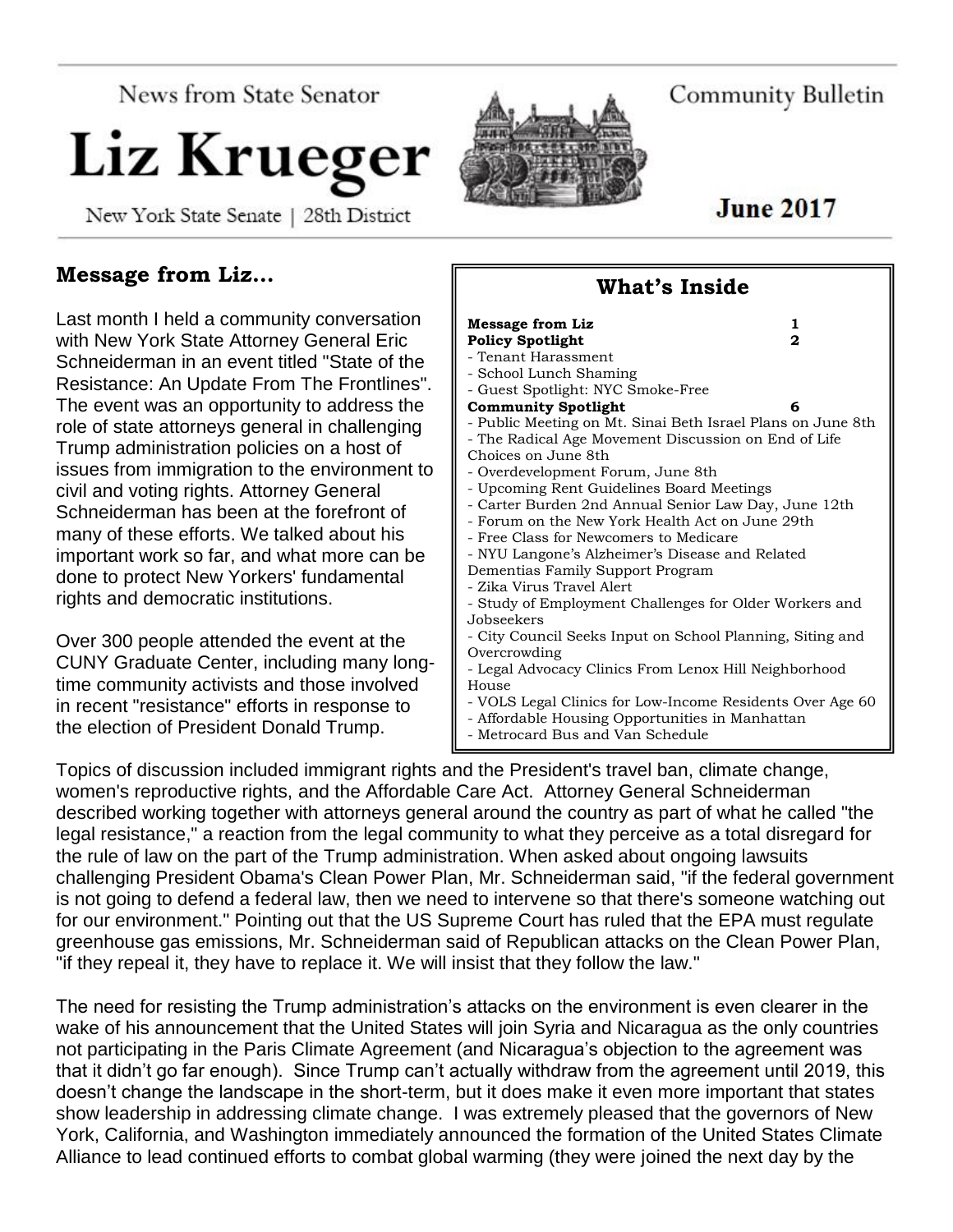Republican governors of Massachusetts and Vermont). The legislature also needs to push Governor Cuomo and Comptroller DiNapoli to go further in these efforts by passing the Climate and Community Protection Act and my Fossil Fuel Divestment Act.

Mr. Schneiderman also addressed the issue of women's reproductive rights, pointing out the importance of codifying Roe v Wade into state law through the Reproductive Health Act, which I carry in the Senate. Of the Trump administration, Mr. Schneiderman said there's a "deep strain of misogyny in a lot of their policies. Women's rights are something that seems to rub these guys the wrong way, and women's reproductive rights in particular." But of Republican attempts to repeal the Affordable Care Act, Mr. Schneiderman noted, "we're going to challenge any health care bill that interferes with a woman's constitutional rights."

The interview was followed by a discussion of what New Yorkers can do to leverage their own power to protect democracy, including fostering partnerships between citizens, advocates, and elected officials. Mr. Schneiderman emphasized the importance of resistance at the state level. "States have to model smart, progressive governance," he said. "The states are where the action is right now." But, Mr. Schneiderman noted, "we're not going to succeed in taking the country back just by being in opposition - we have to stand for something. We have to show how we are going to make people's lives better."

Ending the evening on a hopeful note, Mr. Schneiderman acknowledged the efforts of many of those in attendance. "The American people are rising up," he said. "It makes a tremendous difference if you speak up." I am pleased to know that those of us resisting the Trump agenda have an important ally who is ready and willing to fight that agenda in the courts.

To watch full video of the event, go to: https://youtu.be/7gP2Hw-M0UE

# **POLICY SPOTLIGHT**

# *Tenant Harassment*

Last month, Assembly Member Joseph Lentol and I introduced the Tenant Protection Act of 2017, a new bill drafted by Attorney General Eric T. Schneiderman, aimed at holding New York's most unscrupulous landlords criminally accountable for tenant harassment.

Current state law requires that prosecutors reach an inexplicably high evidentiary bar in order to criminally convict a landlord of Harassment of a Rent Regulated Tenant—which is why, in the twenty years since its initial enactment by the NYS Legislature, not a single landlord has ever been convicted of that crime. The Attorney General's Tenant Protection Act would change that, setting a more reasonable standard that eliminates the need to prove physical injury to a tenant, and opening the door to prosecutions arising out of more commonplace and insidious tactics -- such as turning off heat and hot water, exposing tenants to hazardous materials, and making rent-stabilized buildings deliberately uninhabitable for current tenants and their families.

Under the existing Harassment of a Rent Regulated Tenant statute, a prosecutor must not only prove that the offending landlord intended to cause the tenant to vacate their home, but also that the tenant sustained physical injury due to the landlord's actions and that the landlord intended to cause (or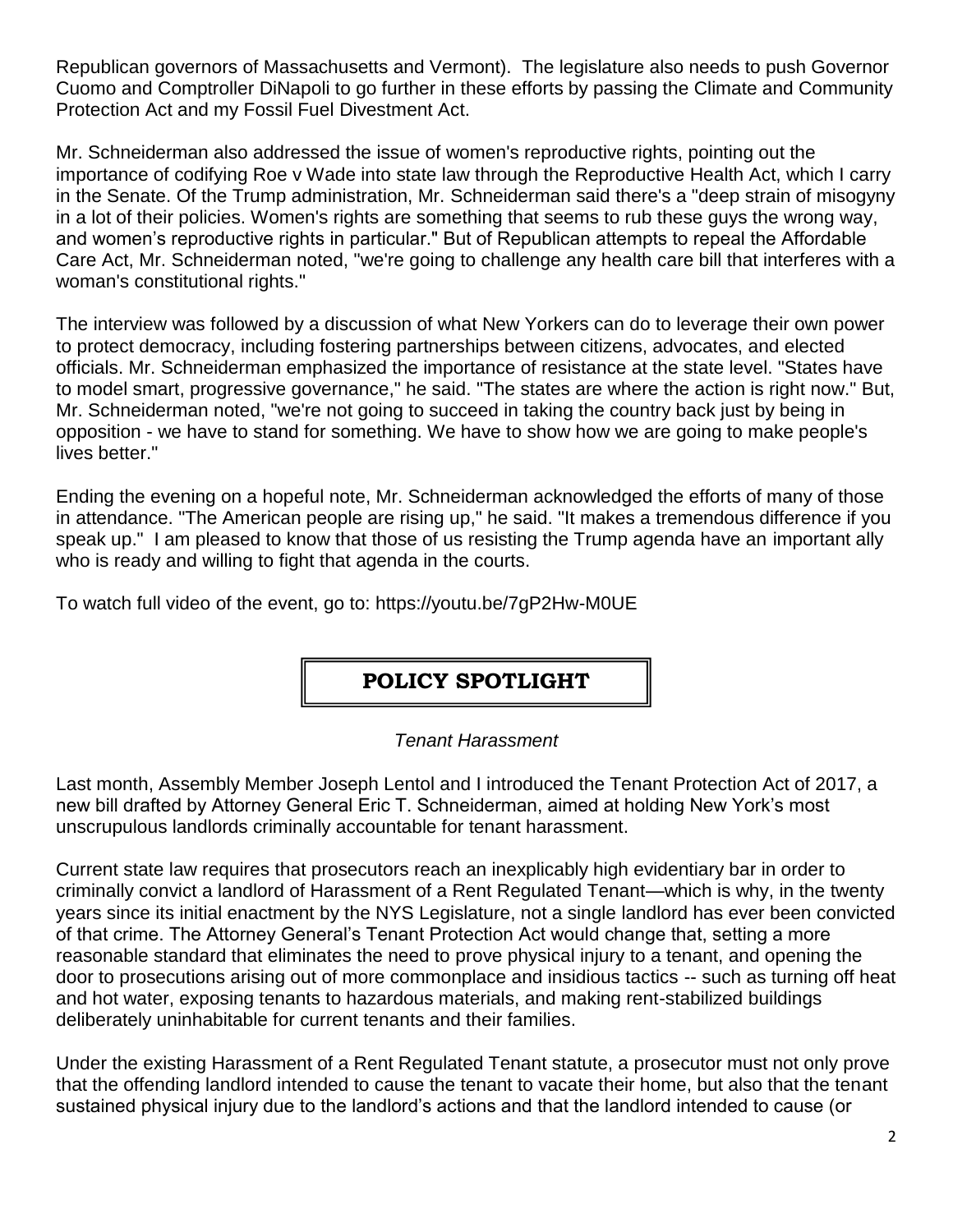acted with criminal recklessness in causing) such injury. This existing Penal Law statute creates an inexplicably high bar that – in the nearly two decades since the law was enacted – has never been met. In fact, a recent analysis of NYS Division of Criminal Justice Services data shows that not a single landlord has ever been convicted of the crime of Harassment of a Rent Regulated Tenant.

Due to the high bar in the existing criminal tenant harassment statute, prosecutors often can successfully pursue criminal charges and tougher penalties against unscrupulous landlords only when there also is evidence of other serious crimes committed by the landlord. For example, the Attorney General's office has charged landlords with mortgage fraud and larceny, which can occur when a landlord looks to inflate the rental income they receive from rent-regulated buildings, upon which they re-finance their loans. While some landlords who commit mortgage fraud and larceny also engage in tenant harassment, prosecutors should not have to rely on other statutes to bring felony charges against these bad actors. Given the prevalence of this type of behavior, the public demands and prosecutors need a stand-alone statute to curb this behavior.

The Attorney General's legislation would:

- Create a new class A misdemeanor that would apply to landlords and their agents who, with the intent to induce a rent regulated tenant to vacate their home, engage in a "course of conduct" that: "impairs the habitability" of the housing accommodation; creates a condition that endangers the health or safety of the tenant; or is reasonably likely to, and does in fact, "interfere with or disturb the comfort, repose, peace or quiet" of such tenant in the use of their home;

- Expand the existing class E felony Penal Law offense to also make it unlawful for landlords or their agents, with the intent to induce two or more tenants in different rent regulated units to move out, to engage in a "systematic ongoing course of conduct" that: "impairs the habitability" of the housing accommodations; creates a condition that endangers the health or safety of one or more of the tenants; or is reasonably likely to, and does in fact, "interfere with or disturb the comfort, repose, peace or quiet" of one or more of such tenants in the use of their homes; and make it a class E felony for a landlord to commit the new class A misdemeanor offense after he or she has been convicted of that crime or the class E felony tenant harassment offense within the preceding five years.

The new class A misdemeanor carries a maximum penalty of up to one year in jail. The class E felony carries a maximum sentence of up to four years in State prison.

Over the years I have heard far too many horror stories from my constituents about the harassment they have suffered at the hands of unscrupulous landlords trying to drive them out of their homes. But as the law stands now, it is nearly impossible for criminal charges to be filed against even the worst offenders. It is high time this law was updated to protect tenants and give them a fighting chance, and to safeguard our dwindling stock of affordable housing. I commend Attorney General Schneiderman for his leadership on this issue, and I urge my colleagues in the Legislature to support this bill so that New Yorkers can live free of the fear of harassment from their landlords.

# *School Lunch Shaming*

Last month Assembly Member Jo Anne Simon and I introduced a bill (A7376/S6444) to address the issue of school lunch shaming and school meal debt. Currently there is no statewide policy on delivery of free or reduced-price school meals to eligible children, resulting in a disparate patchwork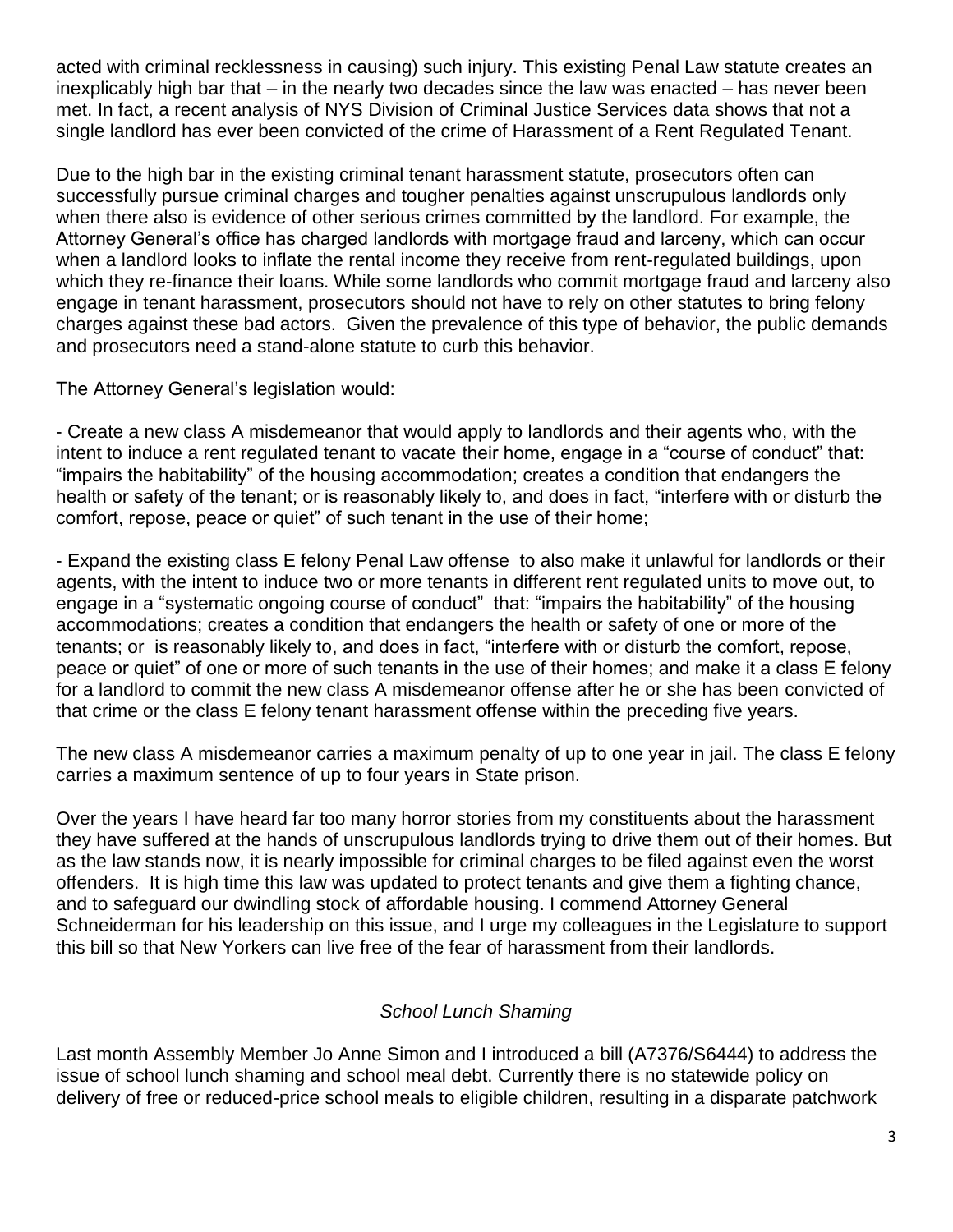of approaches that varies across districts and between individual schools. The new legislation would ensure families are connected with all the meal-related benefits to which they're entitled, and prevent schools from singling out or otherwise discriminating against kids who either have meal debt or receive free or reduced-price meals.

In schools across New York State, free, reduced-price, and full-price meals are available to families based on income. But stigma and shame associated with being identified as low-income causes many children to forgo the meals altogether. Children may also be shamed or pressured if their family owes a meal debt by, for example, being offered "alternative meals" like peanut butter and jelly sandwiches instead of the standard meal.

The most effective way to address school lunch shaming and ensure more children eat school meals is through a universal school meals program. The federal Community Eligibility Provision (CEP) allows schools and districts in high-poverty areas to provide all students with meals regardless of individual need. But not every district is eligible, and only 58.7% of eligible New York State schools take advantage of CEP.

For schools without universal meals, A7376/S6444 proactively provides a statewide policy floor to prevent shaming and takes important steps to ensure that the most egregious forms of lunch shaming are prohibited. Its introduction comes in anticipation of a USDA requirement that all schools must publish policies on unpaid meal debt by July of this year. Similar bills to prevent lunch shaming have already passed in New Mexico and California, and are pending in at least two other states.

#### A7376/S6444 would:

-Ensure that eligible children are certified for free and reduced-price school meals by requiring that schools work with parents to help fill out relevant paperwork. If families owe meal debt, schools must check to see if children can be directly certified for free or reduced-price meals due to participation in other programs, such as SNAP.

-Ensure that no children of any age are denied a meal because they owe school meal debt.

-Ensure that children who owe meal debt or receive free or reduced-price meals are protected from stigma and shaming by prohibiting requirements for chores, throwing away food, using identifying handstamps or wristbands, restricting after-school activities, or providing alternative meals.

-Ensure that schools do not approach children about school meal debt, but instead deal directly with parents when addressing financial matters.

In New York State in the 21st Century we simply should not allow our children to go hungry in school. Unfortunately, shame and stigma attached to free meals or meal debt can keep kids from getting the food they need. The patchwork of school meal policies throughout the state has contributed to this problem. For schools that can offer them, universal free meals are the most effective solution. But for those that can't, we need clear, statewide guidelines to ensure families get the help they need, and no child is singled-out because their family struggles to pay.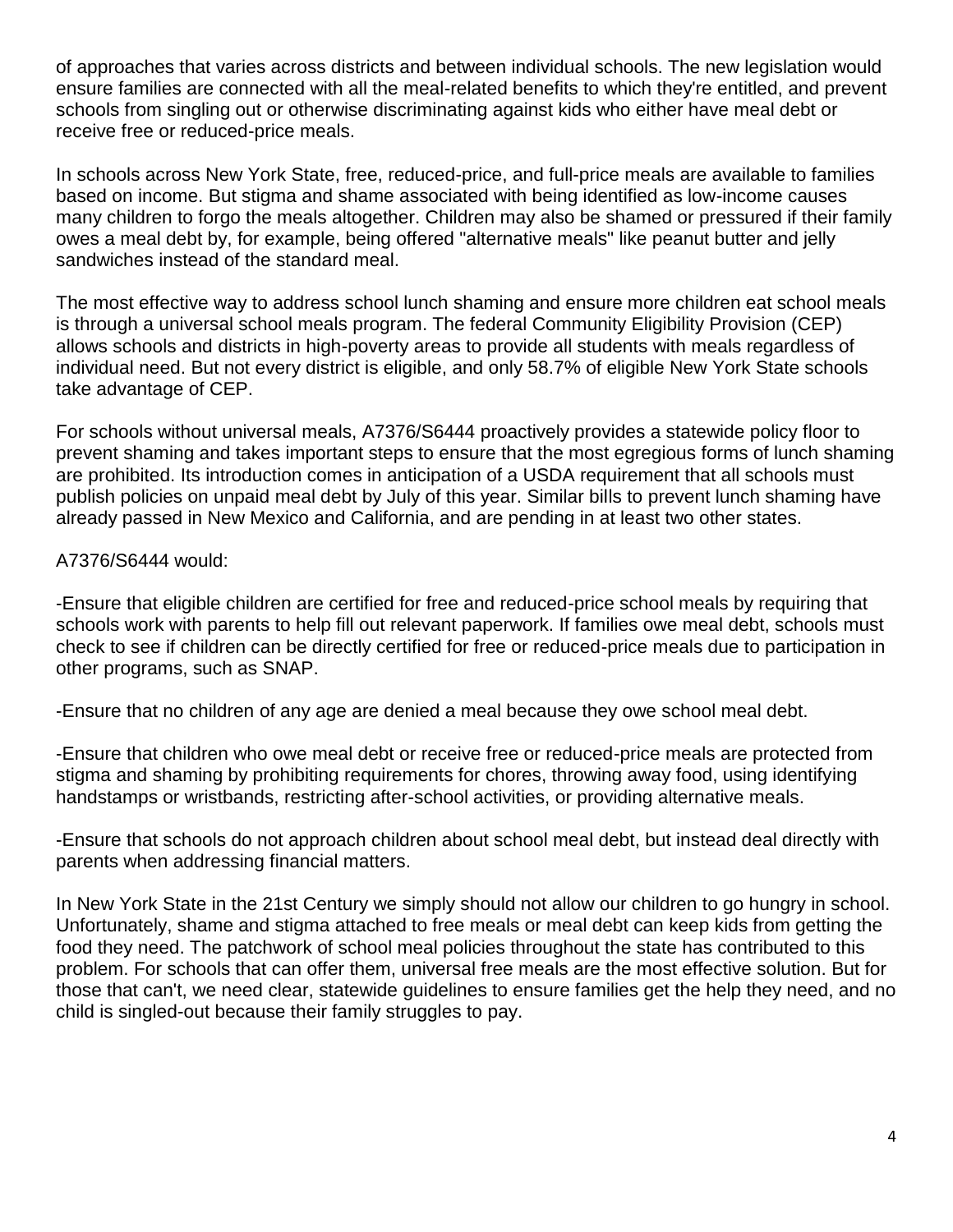#### *Guest Spotlight: NYC Smoke-Free*

*I received the following letter from Jesse Brookman, a senior at Eleanor Roosevelt High School, who is advocating for NYC Smoke-Free, and I thought it was worth sharing. I am always inspired when young people take this kind of leadership.*

My school is located 12 blocks from my home. Every day, when I walk to school, I pass 20 tobacco retailers. There is a total of 12 tobacco retailers just within a two block radius of my school. These retailers not only tempt my peers and I into smoking, but they also take up space that can be used for positive things like libraries, gyms, or health food shops. This constant exposure to the marketing of tobacco has taken a personal toll on my life and serves as nothing but harm.

As 16 year olds, my peers and I are the future voices of the world. Yet, we are the most targeted. Often, my friends and I will find ourselves talking about the latest tobacco shop that has opened up around our school. Some students just talk about it, while others talk about wanting to check it out. Either way, we are unconsciously spreading the message about these tobacco retailers and, as a result, causing more and more kids to want to try smoking.

Within the last two years, I have witnessed my friends and other students pick up the habit of smoking. At first, I thought it was a phase that would soon fade away. However, once I read that 90% of adult tobacco smokers started in their teens, I began to worry. Although smoking has not had a personal effect on me, watching my friends give in to the relentless urges of smoking has upset me. What bothers me the most is hearing my friends say they don't enjoy smoking, but are now addicted and find it hard to stop. Hearing my friends say they wish they never picked up the habit made me decide recently that enough is enough. I began to take action against tobacco.

This past February 8th, I attended "legislative day", a day where youths all over the country let their voices be heard and tried to put a stop to the "tobacco epidemic". It was a day that impacted me deeply. When my group and I arrived at the Capitol building in Albany, we immediately got to work. Throughout the day, we met with three different representatives and advocated for less tobacco retailers around our schools. The representatives were really attentive and genuinely understood the harm the congestion of tobacco retailers around schools cause. I think my experience with watching tobacco affect my friends and explaining what I found out from my mapping activity opened their eyes to the reality of the damaging effects of tobacco. Speaking with these legislators was great, but this wasn't the only aspect of legislative day that I enjoyed.

An inspiring part of legislative day for me was seeing the hundreds of other students fighting for the same issue as me. Although I believe my own voice can create awareness and eventually make stricter laws regarding tobacco, I felt more empowered seeing many other students with the same initiative. I left legislative day with an even deeper understanding of how many people are affected by tobacco by hearing my peers' stories about how tobacco has damaged them and their loved ones. As a member of N.Y.C Smoke-Free, I know we can and will create a tobacco free generation. Once our voices are heard, I believe anything is possible. Join the movement here at nycsmokefree.org.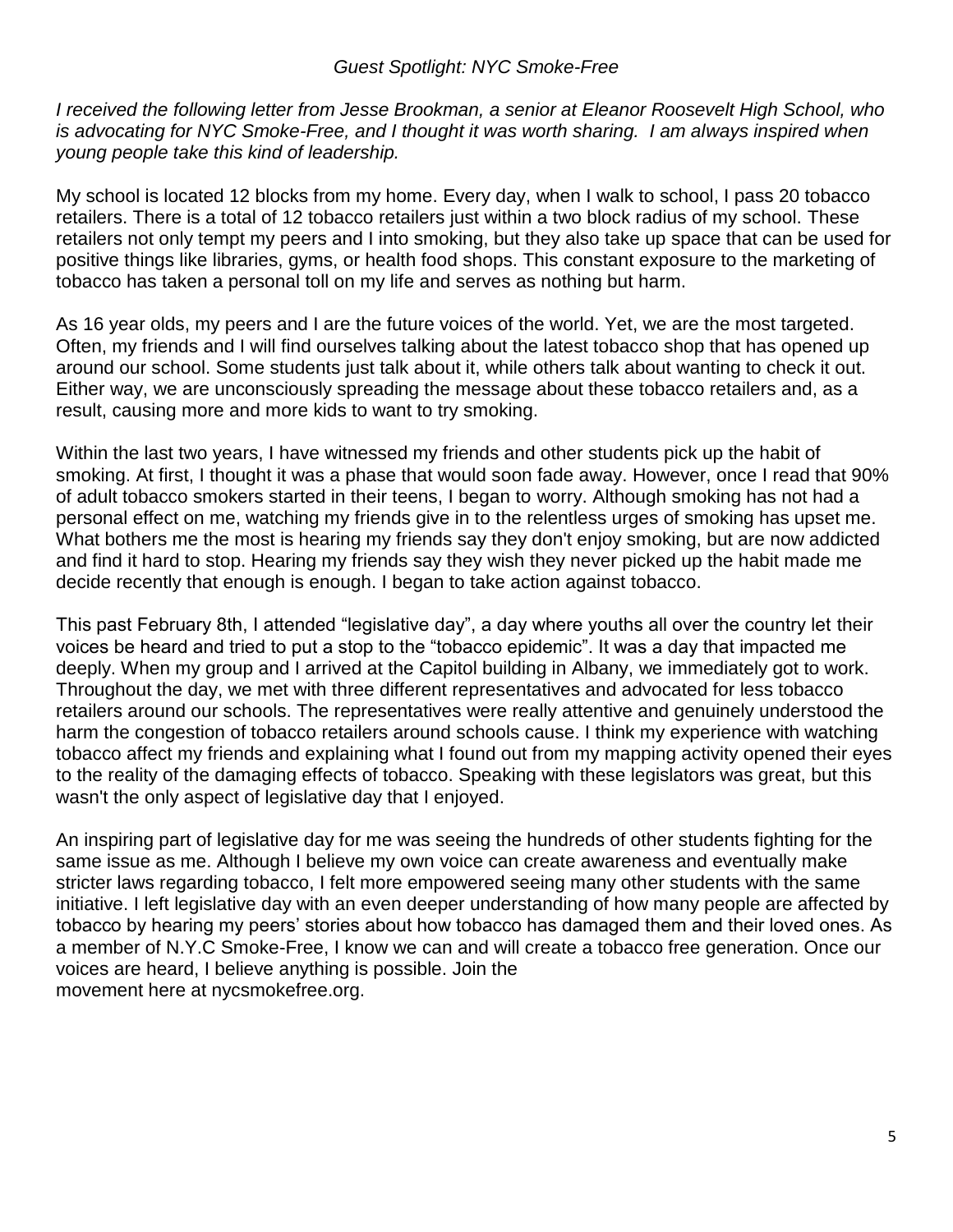# **COMMUNITY SPOTLIGHT**

#### **Public Meeting on Mt. Sinai Beth Israel Plans on June 8th:**

On Thursday, June 8 at 1PM, the Planning Council of the State of New York and the NYS Dept. of Health are holding a public meeting on the restructuring of Mount Sinai Beth Israel and creation of the new Mount Sinai Downtown Network. Make your voice heard—public comment will be accepted and learn more about the changes that can be expected as a result of these plans. The meeting will take place at 90 Church Street, 4th Fl, Rm 4A, and will begin at approximately 1:00 p.m. after completion of the full Council meeting. Bring I.D. for building admittance.

There will be a live stream option available to those that cannot be there in person. The link to it will go live at the time of the meeting and it can be accessed at <https://www.health.ny.gov/events/webcasts/>

#### **The Radical Age Movement Discussion on End of Life Choices on June 8th:**

On Thursday, June 8th, the Radical Age Movement invites you to a discussion entitled "Allow me to choose:

What It Takes to Have a Humane and Peaceful Death." Today, when medical advances can extend life, death can become quite complicated. Where is the fine line between prolonging life and prolonging death? Laurie Leonard, Executive Director of End of Life Choices NY will present. The event will take place from 6:30 PM - 8:30 PM at the NY Society for Ethical Culture, 2 West 64th Street @ Central Park West. RSVP to

[https://www.eventbrite.com/e/what-it-takes-to-have-a-humane-and-peaceful-death-tickets-](https://www.eventbrite.com/e/what-it-takes-to-have-a-humane-and-peaceful-death-tickets-34572107103)[34572107103.](https://www.eventbrite.com/e/what-it-takes-to-have-a-humane-and-peaceful-death-tickets-34572107103)

#### **Overdevelopment Forum on June 8th:**

On Thursday, June 8 at 6pm Borough President Gale Brewer, Council Member Ben Kallos, and I will be hosting a forum on overdevelopment and zoning on the East Side. We will be discussing local community initiatives, and closing zoning loopholes in our fight against overdevelopment.

The forum will be held at Lenox Hill Neighborhood House, 331 East 70th Street. To RSVP, call 212- 860-1950 or go to BenKallos.com/Events.

#### **Upcoming Rent Guidelines Board Meetings:**

The Rent Guidelines Board will hold two public hearings on proposed increases for rent-stabilized apartments:

Thursday June 8th, 5pm-8pm Oberia D. Dempsey Multi-Service Center Auditorium, 127 West 127th Street

Wednesday, June 14th, 2pm-8pm Where: US Customs House, 1 Bowling Green

Last month, the NYC Rent Guidelines Board (RGB) adopted a proposed range of increases for NYC rent-stabilized apartments between 1% and 3% for 1-year leases and between 2% and 4% for 2-year leases. If approved, these increases will negatively impact millions of low- and middle-income New Yorkers, many of whom pay more than 50% of their income in rent. I will be submitting testimony in opposition to these increases.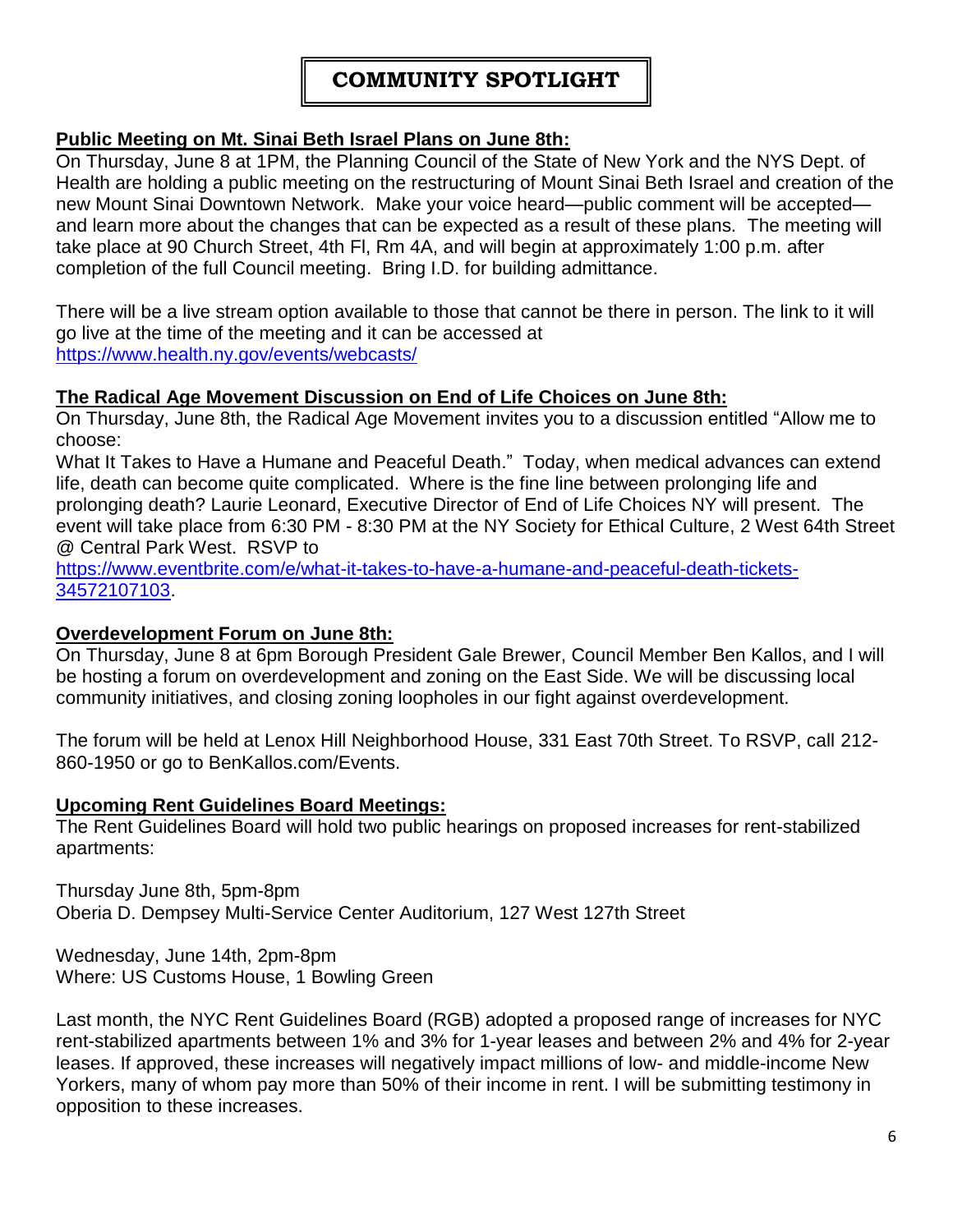You can submit comment on these proposed increases by:

Webform: [http://rules.cityofnewyork.us](http://rules.cityofnewyork.us/)

Email: [board@nycrgb.org](mailto:board@nycrgb.org)

Mail: NYC Rent Guidelines Board, 1 Centre Street, Suite 2210, New York, NY 10007. Fax: 212-669-7488

In person: Anyone who wants to comment on the proposed rule at a public hearing must sign up to speak. You can sign up before the hearing by calling 212-669-7480. You can also sign up at the public hearings.

The final vote on proposed increases will take place on Tuesday, June 27 at 7:00 p.m. at Baruch **College** 

Mason Hall, 17 Lexington Avenue. (corner of 23rd St).

#### **Carter Burden 2nd Annual Senior Law Day, June 12th:**

On Monday, June 12th from 11:00 a.m. to 2:00p.m, Carter Burden Senior Center will host its Second Annual Senior Law Day at the Carter Burden Leonard Covello Senior Center, 312 E 109th Street.

From 11 a.m. to 1 p.m. stop by the information tables on the first floor and learn about legal and financial services in New York City.

From 1:15 to 2 p.m. there will be a workshop on: "What Every Senior Needs to Know about Legal and Financial Planning" hosted by Robert Freedman, Esq. Learn about Power of Attorney, Payment of Long Term Care Costs, Wills, Burial Planning, Health Care Advanced Directives, and more in the fourth floor piano room.

Information will also be offered in Spanish at the same time in the fourth floor media room. Hosted by Volunteers of Legal Service.

Free appetizers and refreshments will be provided generously by Mavencare Home Care Services. Reservations are required and must be made by June 5. For more information, or to register to attend, please contact Alexandra Jurenko at [jurenkoa@carterburdennetwork.org](mailto:jurenkoa@carterburdennetwork.org) or 212-423-9665 ext. 458.

# **Forum on the New York Health Act on June 29th:**

On Thursday, June 29th I will be speaking at a Forum sponsored by the Manhattan Community Board 8 Health, Seniors and Social Services Committee entitled "Medicare for All New York State Residents: Understanding New York State's Bill and How it will Affect All New Yorkers," with Assembly Member Richard Gottfried and Dr. Oliver Fein of Physicians for a National Health Program. The forum will take place at the Church of the Holy Trinity, 316 East 88th Street, Draesal Hall. For more information, contact Community Board 8 at (212) 758-4340 or [info@cb8m.com.](mailto:info@cb8m.com)

# **Free Class for Newcomers to Medicare:**

If you are new to Medicare or soon will be eligible, join one of DFTA's upcoming monthly orientation classes. The class includes information on Medicare Part A and Part B, Medigap insurance, Medicare Advantage plans, Medicare Part D drug coverage and the Medicare Savings Programs. Orientation is held at 2 Lafayette Street, room 624 once a month throughout the year. Here is the current schedule of classes – each class covers the same material.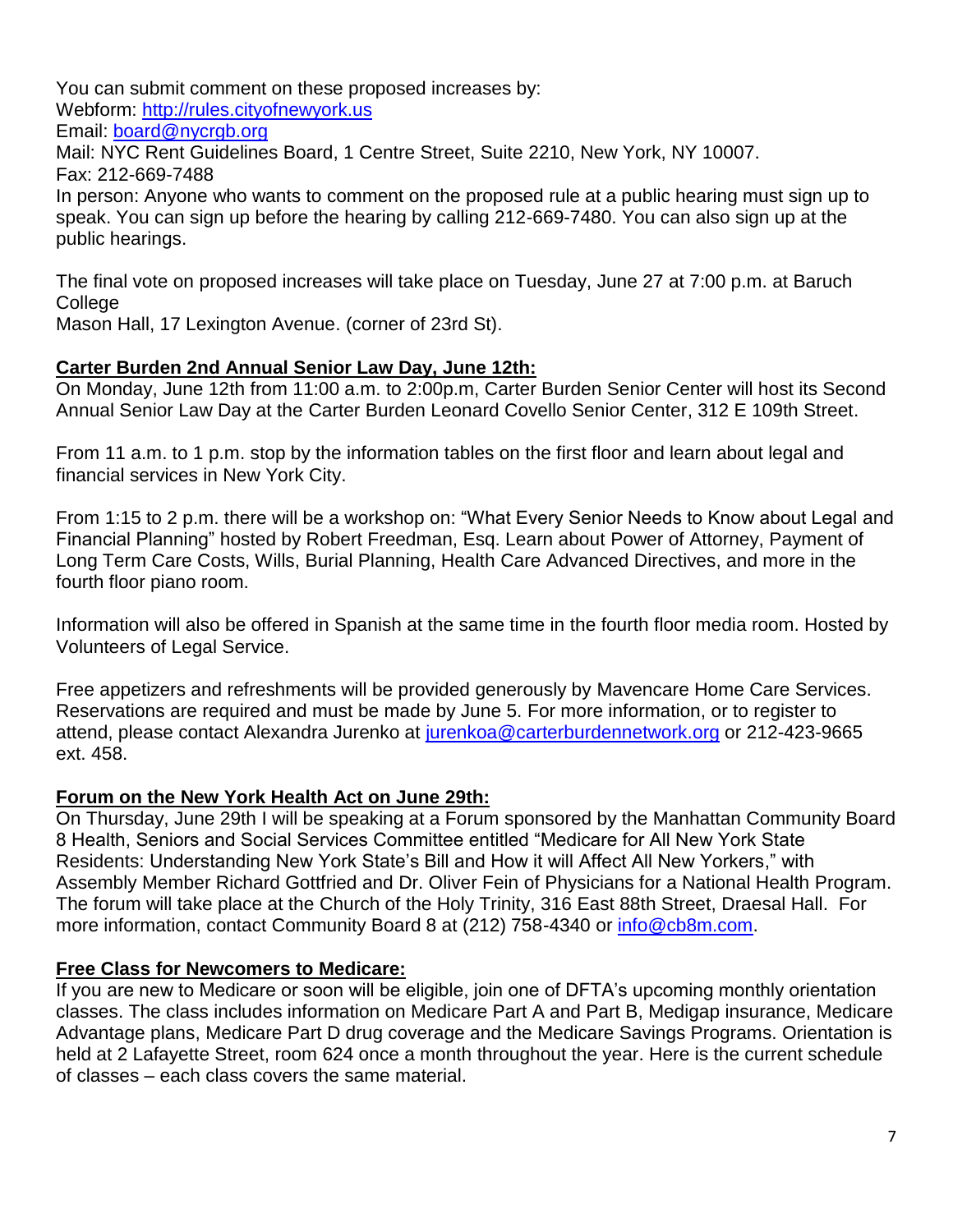Space is limited so please register in advance by emailing [ehausman@aging.nyc.gov.](mailto:ehausman@aging.nyc.gov)

# **NYU Langone's Alzheimer's Disease and Related Dementias Family Support Program:**

If you are caring for a family member with memory loss, who's caring for you? NYU Langone's Alzheimer's Disease and Related Dementias Family Support Program was created to assist family members and friends through education, individual and family care consultation, and community support. This program is offered free of charge to caregivers who are residents of the five boroughs of New York City. For more information about our services, please call 646-754-2288, e-mail [family.support@nyumc.org](mailto:family.support@nyumc.org) or visit nyulangonge.org/memorydisordersupport.

# **Zika Virus Travel Alert:**

If you are pregnant or trying to become pregnant, do not travel to a Zika-affected area. Zika is still affecting parts of Central and South America, Mexico, the Caribbean, the United States and other places listed by the Centers for Disease Control and Prevention (CDC) at [https://www.cdc.gov/zika/geo/index.html.](https://www.cdc.gov/zika/geo/index.html) The type of mosquito linked to the current outbreak, Aedes aegypti, lives in these places. Aedes aegypti has not been found in New York City.

Zika is not dangerous for most people. However, Zika causes birth defects. One birth defect linked to Zika is a smaller than normal head. This condition is called "microcephaly." Health experts are still learning about the link between Zika and microcephaly. Since January 2016, sixteen newborns with birth defects consistent with Zika virus infection during pregnancy have been born in New York City.

People usually get Zika through a mosquito bite—but only certain kinds of mosquitoes (Aedes mosquitoes) can spread Zika. Zika can also be spread through sexual contact and blood contact (i.e. blood transfusions, sharing injection equipment, etc.). Zika is not spread by casual contact.

A different Aedes mosquito is found in New York City. This mosquito is called Aedes albopictus. Aedes albopictus is able to spread Zika to people, but health experts are still learning whether it is likely to spread Zika to people. Just because a mosquito can carry the virus does not mean that it will cause an outbreak. Health experts have not found Zika in any local mosquitoes but are planning for the possibility that Aedes albopictus could get infected with Zika locally and are taking aggressive steps to monitor this and take action if needed.

For more information on Zika, avoiding infection, and public health measures being taken in the New York area, visit [https://www1.nyc.gov/site/doh/health/health-topics/zika-virus.page.](https://www1.nyc.gov/site/doh/health/health-topics/zika-virus.page)

# **Study of Employment Challenges for Older Workers and Jobseekers:**

Peter Gosselin, an investigative journalist with *ProPublica* is seeking input from workers and jobseekers over 50 about their experiences of discrimination and specific challenges that they face. I've heard many of these stories from my constituents and thought that some of you might want to share them with him as well. You can find out more about his work at [https://propublica.forms.fm/age-discrimination.](https://propublica.forms.fm/age-discrimination) If you would like to share your experiences, you can contact Mr. Gosselin at: peter.gosselin@propublica.org or by leaving a message at 917-512-0258.

# **City Council Seeks Input on School Planning, Siting and Overcrowding:**

This year the City Council established a Working Group on Planning for Schools, and they are seeking input from stakeholders on the school planning and siting process. This can include problems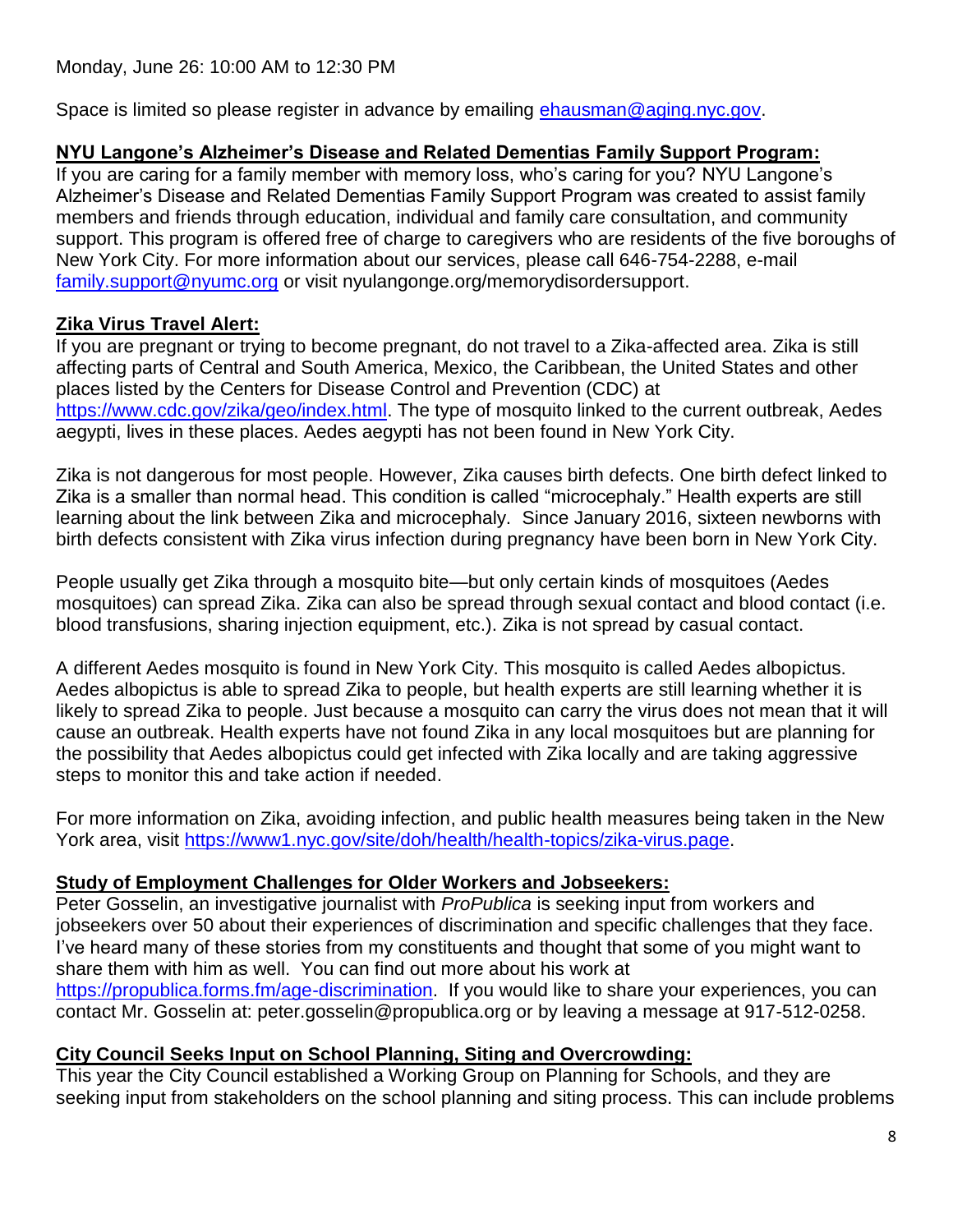you see in the current projection of seat need, challenges in the siting process, or recommendations for improving the planning and siting process in general. They are also interested in hearing about your experience with school planning, siting, and/or overcrowding in your neighborhood. If you would like to submit comments, visit<http://council.nyc.gov/land-use/plans/schools-working-group/>

# **Legal Advocacy Clinics At Lenox Hill Neighborhood House:**

The Lenox Hill Neighborhood House Legal Advocacy Center Offers assistance on a number of different issues. Here is a list of their ongoing programs and clinics:

● SNAP (formerly Food Stamps) Clinics: Wednesdays from 10am to 1pm at Lenox Hill Neighborhood House, 331 East 70th Street. First come, first served. Bring proof of identity, income information, utility bill, proof of housing costs, information on any dependents and if you are 60 or over or on SSI/SSD, information on medical costs. For more information, call [212-218-0431.](tel:212-218-0431)

● SCRIE Clinics: call [212-218-0503 ext. 6](tel:212-218-0503%20ext.%206) for assistance in applying or recertifying for the Senior Citizens Rent Increase Exemption (SCRIE) program. The SCRIE clinic is open to tenants city-wide. Please note that due to the volume of calls, it sometimes takes up to two weeks for staff to respond to messages.

● Eviction Prevention: Walk-in clinic, every 2nd and 4th Monday of the month, from 10am to 1pm at 331 East 70th Street, for tenants who live, work, or go to school on Manhattan's East Side above 59th Street and on Roosevelt Island.

● End-of-Life Planning/Advance Directives: volunteer attorneys may be able to assist you with oneon-one counseling and individualized drafting of Advance Directives including Health Care Proxies, Living Wills, Powers of Attorney, and simple, low-asset Wills. If you are interested in being screened for a possible appointment, call the intake hotline at [212-218-0503 ext 4.](tel:212-218-0503%20ext%204)

● Health Care Access/Medicare/Medicaid: call [212-218-0503 ext 3.](tel:212-218-0503%20ext%203) Find out about Medicare Savings Programs, Medicaid home care, Medicare Part D, Medicaid Spend-down, EPIC and if you are eligible for Medicaid.

● Health Insurance Enrollment: call [212-218-0432.](tel:212-218-0432) Assistance with finding and enrolling in an affordable health insurance plan.

# **Affordable Housing Opportunities in Manhattan:**

**Essex Crossing Site 6** is now accepting applications for 99 affordable 1-bedroom apartments newly constructed at 175 Delancey Street in the Lower East Side neighborhood in Manhattan. Individuals or households with at least 1 household member who is 55 years of age or older at the time of the application who meet the income and household size requirements listed in the table below may apply. Rents for these apartments range from \$396 to \$1254 depending on income. To be eligible, applicants must have incomes below 57,150 for singles and 65,250 for families of 2. Preference will be given to Community Board 3 residents for 50% of units, mobility-impaired persons for 5% of units, visual- and/or hearing-impaired persons for 2% of units, and City of New York municipal employees for 5% of units. A full description of the building and application process is available at [https://a806-housingconnect.nyc.gov/nyclottery/AdvertisementPdf/347.pdf.](https://a806-housingconnect.nyc.gov/nyclottery/AdvertisementPdf/347.pdf)

Households may elect to submit an application by one of two methods: EITHER online OR by mail. To submit your application online now, please visit NYC Housing Connect at www.nyc.gov/housingconnect and select "Apply for Housing." To request an application by mail, mail a self-addressed envelope to: Essex Crossing Site 6/ Triborough Finance New Station, PO Box 2010, New York, NY 10035-9997.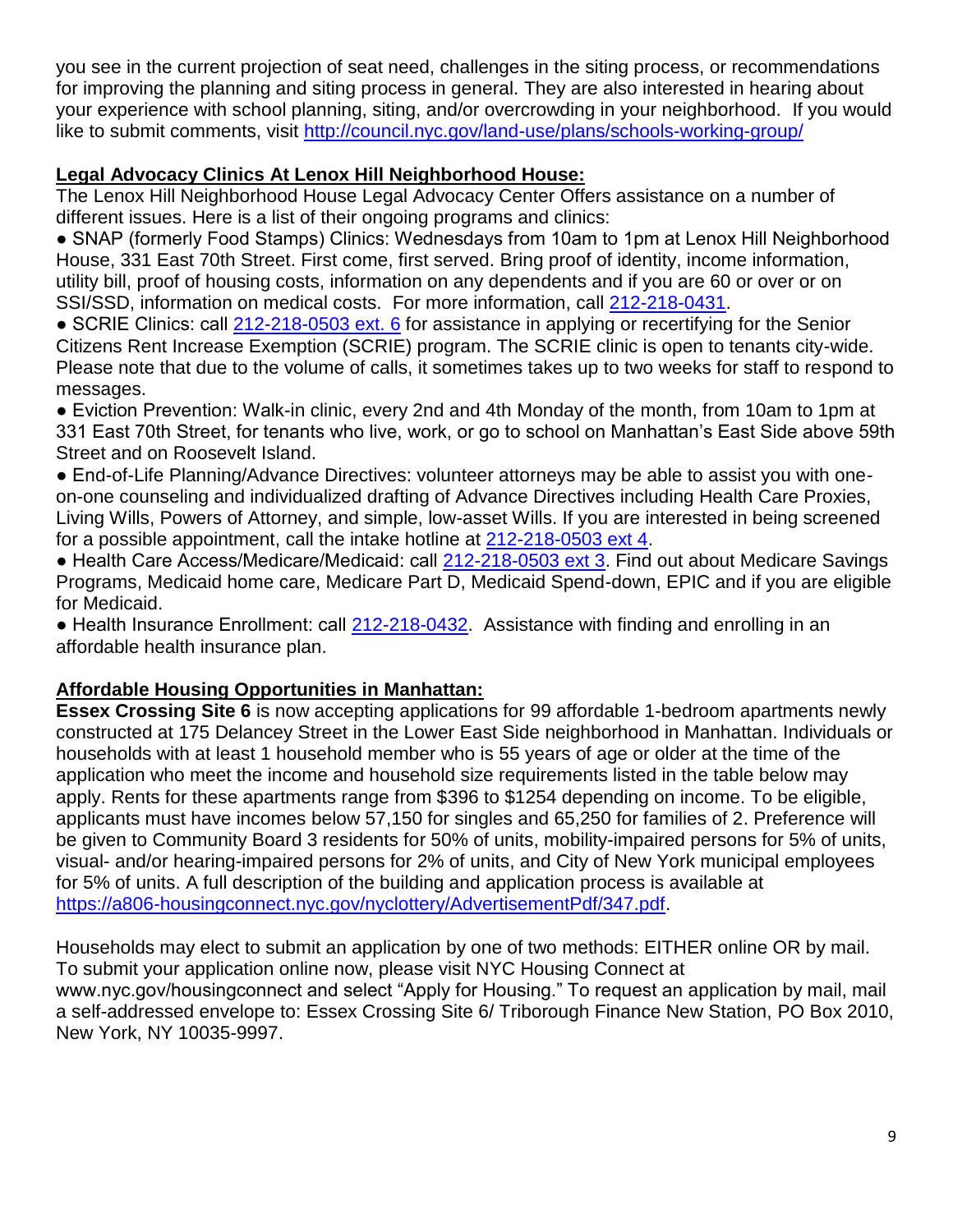Completed applications must be submitted online or returned by regular mail only to the post office box that will be listed on the application. Applications must be submitted online or postmarked by June 16, 2017. Applicants who submit more than one application may be disqualified.

**321 EAST 60th STREET** is now accepting applications for 20 affordable 1- and 2--bedroom apartments newly constructed at 321 East 60th Street in the Sutton Place neighborhood in Manhattan. Rents for these apartments range from \$1254 to 1511 depending on unit size. To be eligible, applicants must have incomes between \$44,950 and \$72,480 depending on unit and family size. Preference will be given to Community Board 8 residents for 50% of units, mobility-impaired persons for 5% of units, visual- and/or hearing-impaired persons for 2% of units, and City of New York municipal employees for 5% of units. A full description of the building and application process is available at [https://a806-housingconnect.nyc.gov/nyclottery/AdvertisementPdf/344.pdf.](https://a806-housingconnect.nyc.gov/nyclottery/AdvertisementPdf/344.pdf)

Households may elect to submit an application by one of two methods: EITHER online OR by mail. To submit your application online now, please visit NYC Housing Connect at www.nyc.gov/housingconnect and select "Apply for Housing." To request an application by mail, mail a self-addressed envelope to: 321 E.60th St., c/o Housing Partnership Development Corporation, 242 West 36th Street, 3rd Floor, New York, NY 10018.

Completed applications must be submitted online or returned by regular mail only to the post office box that will be listed on the application. Applications must be submitted online or postmarked by June 16, 2017. Applicants who submit more than one application may be disqualified.

**DRAPER HALL SENIOR APARTMENTS** is now accepting applications for 51 affordable 1-bedroom apartments newly constructed / rehabilitated at 1918 First Avenue in the East Harlem neighborhood in Manhattan. Rents for these apartments will be 30 percent of eligible resident income. To be eligible, applicants must have incomes below \$33,400 for singles and \$38,200 for couples, and at least one household member must be 62 years of age or older. Preference will be given to Community Board 11 residents, mobility-impaired persons for 5% of units, and visual- and/or hearingimpaired persons for 2% of units. A full description of the building and application process is available at

[https://a806-housingconnect.nyc.gov/nyclottery/AdvertisementPdf/353.pdf.](https://a806-housingconnect.nyc.gov/nyclottery/AdvertisementPdf/353.pdf)

Households may elect to submit an application by one of two methods: EITHER online OR by mail. To submit your application online now, please visit NYC Housing Connect at www.nyc.gov/housingconnect and select "Apply for Housing." To request an application by mail, mail a self-addressed envelope to: Draper Hall Apartments; 98 Cuttermill Road, Suite 342 South, Great Neck, New York, 11021..

Completed applications must be submitted online or returned by regular mail only to the post office box that will be listed on the application. Applications must be submitted online or postmarked by July 10, 2017. Applicants who submit more than one application may be disqualified.

# **Metrocard Bus and Van Schedule:**

The MTA offers MetroCard-related services throughout New York City through mobile buses and vans. Buses provide a full range of services, including applying for or refilling a Reduced-Fare MetroCard, buying or refilling a regular MetroCard, or getting answers to a MetroCard-related question. Vans sell Unlimited Ride MetroCards and Pay-Per-Ride MetroCards, and they refill MetroCards and Reduced-Fare MetroCards. Buses and vans will be in my district on the following